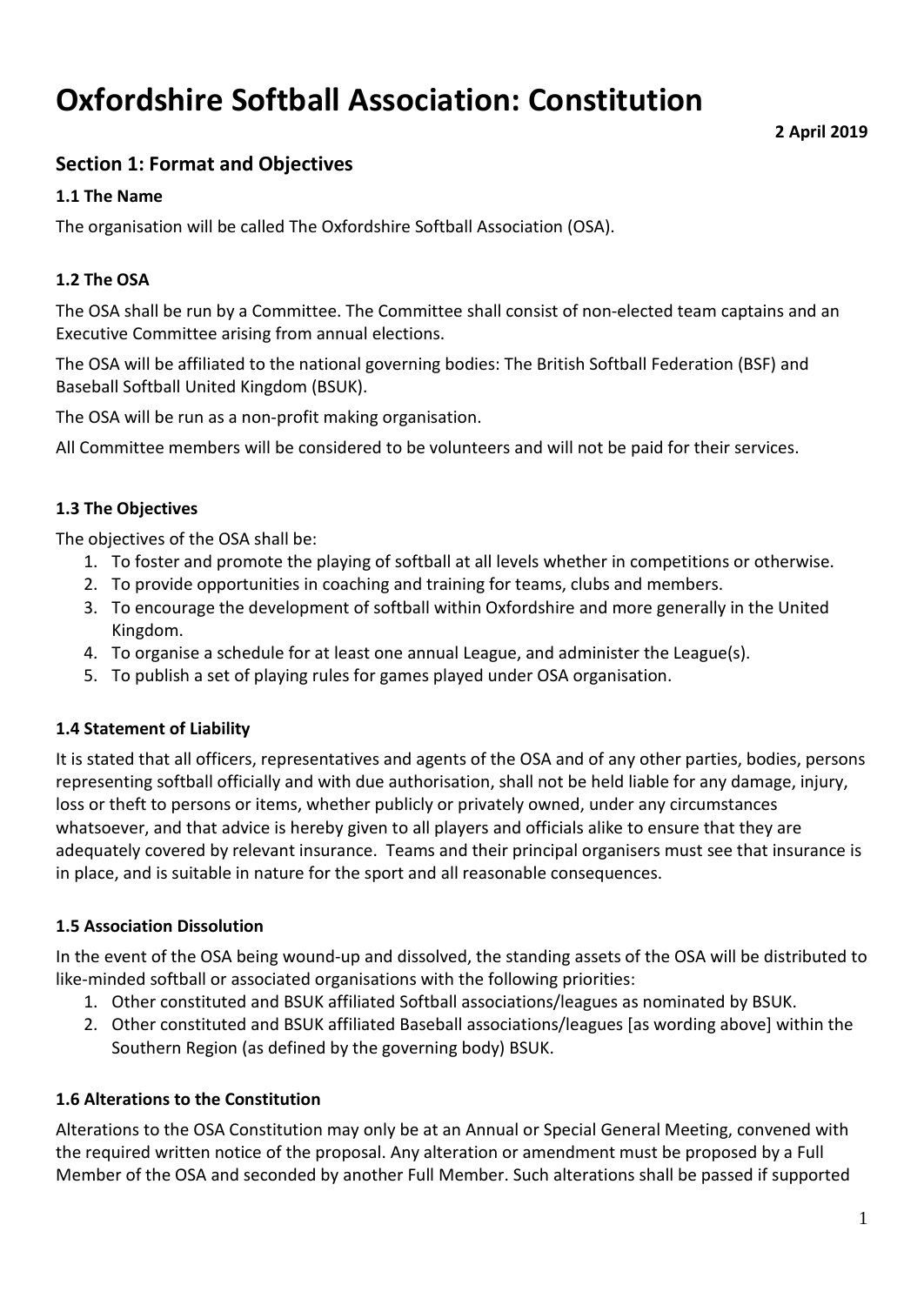by not less than two-thirds of those Full Members present at the meeting, assuming that a quorum has been achieved.

# **Section 2: Membership and the Committees**

# **2.1 Membership in the OSA**

Membership shall be open to any person, team or club completing a membership application form and paying the relevant subscription/joining fees as determined for teams/clubs by the Full Committee of the OSA. Individual players will be required to join a team/club and pay subscriptions as required to the team/club. The detailed procedure is listed in section 4.

# **2.2 The Executive Committee**

2.2.1 The elected Executive Committee shall consist of Chairperson, Vice-Chairperson, Secretary, Treasurer and Players Representative.

2.2.2 The Executive Officers shall be elected at an Annual General Meeting of the OSA, from, and by, the Members of the OSA.

2.2.3 The Chairperson, Vice-Chairperson, Secretary and Treasurer will normally serve a term of two years and thus come up for re-election every other year

2.2.4 The responsibilities of each Executive Committee officer are outlined in "Accompanying note: job descriptions", which can be updated by agreement of the Committee.

2.2.5 The Executive Committee may co-opt additional members to positions of responsibility as they feel necessary. Co-opted members shall not be entitled to a vote as Committee members. Examples of coopted posts are included in "Accompanying note: job descriptions".

# **2.3 The Full Committee**

2.3.1 The Full Committee shall consist of up to one representative from each team (usually captain/coach/vice-captain) and the Executive Committee as outlined above.

# **2.3 Statement of Accountability**

The above stated officers are accountable for their given responsibilities, but the Full Committee is responsible for the smooth running of the Association.

# **2.4 Expenditure**

- All OSA financial transactions must be reported to the Treasurer on a timely basis.
- The Executive Committee generally approves ongoing expenditure.
- Expenditure which deviates significantly from that incurred during the running of OSA in previous years should be approved by the Full Committee.
- All OSA cheques must be drawn by two of the named signatories.

# **2.5 Financial Responsibility**

The OSA Executive Committee is responsible for all financial matters. All reasonable efforts should be made to ensure that account signatories come from the current year's Executive members.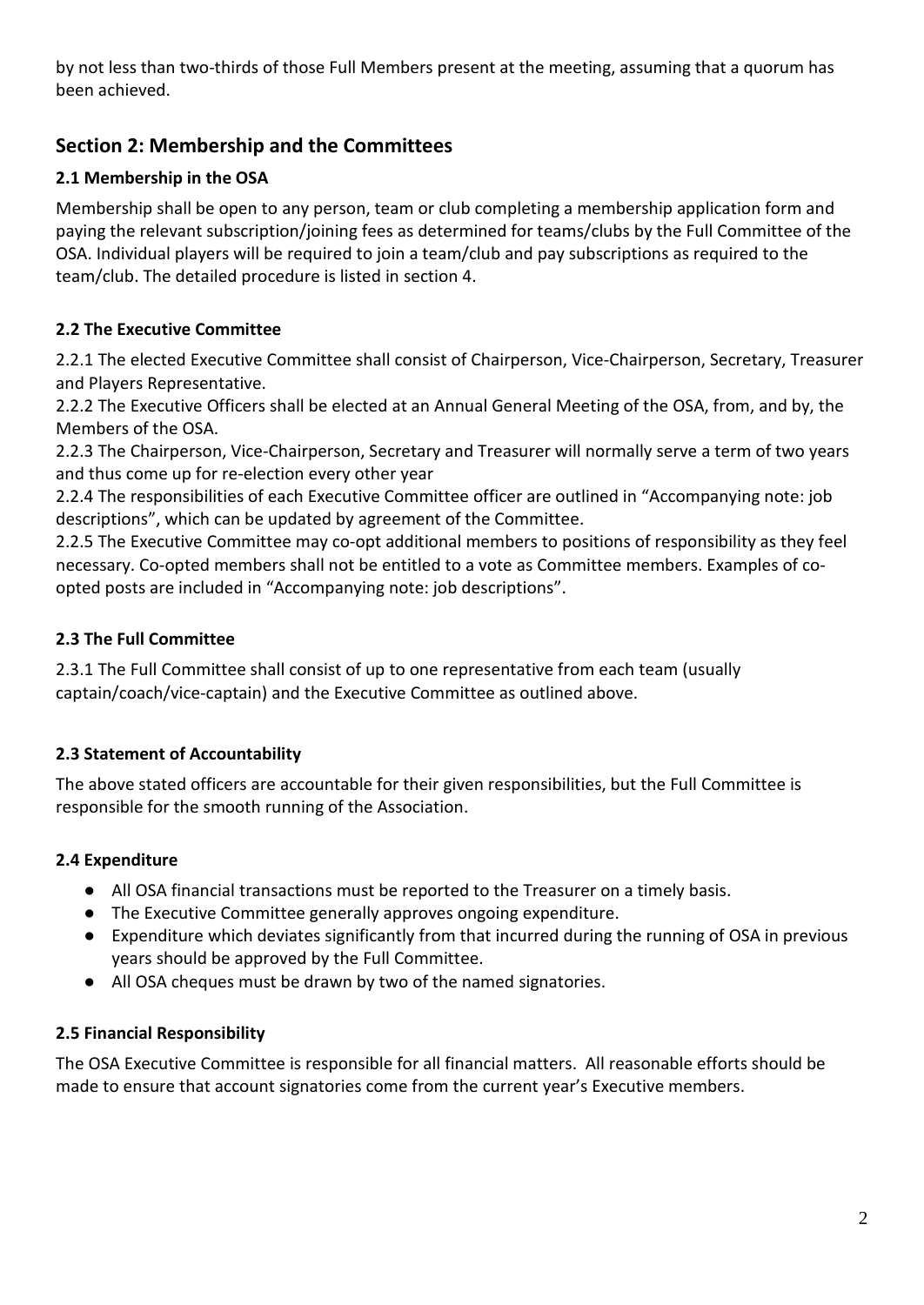# **Section 3: Meetings**

# **3.1 Meetings**

There are four types of meeting: An Executive Committee Meeting, A Full Committee Meeting, an Annual General Meeting (AGM) and a Special General Meeting (SGM)

#### *Executive Committee Meeting*

- 1. The Executive Committee will meet as often as is required to ensure the effective running of the OSA. They will arrange the Full Committee meetings.
- 2. Quorum: A minimum of three elected members
- 3. Voting: One vote per elected member by a show of hands

#### *Full Committee Meeting*

- 1. A Full Committee Meeting will be held at least two times a year, and will primarily focus on delivering the League, as well as other matters relating to the general running of the OSA.
- 2. Quorum: At least two thirds of the committee, and representation from half of the teams.
- 3. Voting: One per team representative present, and one for each of the elected Executive Committee positions. (Executive Officers may not represent their team or club and personally vote twice.) In the event of a tie, the Chairperson may cast an additional vote as a tie breaker. By default, voting will be conducted by a show of hands. At the discretion of the Chairperson, voting may be conducted by secret ballot.

#### *Annual General Meeting*

- 1. An AGM will be held annually, usually after the completion of a season's competitive games.
- 2. Notice of the AGM shall be given a minimum of 14 days prior to the event.
- 3. The agenda shall be compiled by the Chairperson in liaison with the Secretary and should contain the items below plus any matters arising.
- 4. The Secretary shall circulate or give notice of the agenda for the meeting to Members not less than 7 days before the meeting.
- 5. Voting in the AGM is open to all registered players in the OSA. One vote per player. By default, voting will be conducted by a show of hands. At the discretion of the Chair, voting may be conducted by secret ballot.
- 6. Decisions made at an AGM or SGM shall be by a simple majority of votes from those Full Members attending the meeting (other than changes to the constitution- see Section 1.6). In the event of equal votes, the Chairperson shall be entitled to an additional casting vote.
- 7. A quorum for an AGM or SGM shall be 30% of Full Members and 3/5 of the OSA Executive Committee.
- 8. At all General Meetings, the chair will be taken by the Chairperson or, in their absence, by a deputy appointed by the Association or by Full Members attending the meeting.
- 9. Nomination of candidates for election of Officers shall be made in writing to the Secretary in advance of the Annual General Meeting date. Nominations can only be made by Full Members and must be seconded at the AGM by another Full Member.
	- a. Nominees must be over 18, and have been registered to an OSA team for at least 6 months.
- 10. Any motion which is clearly intended to be put to a binding vote must be received in writing by the Secretary 7 days prior to the meeting and should be included on the agenda.

The Agenda of the AGM should include the following:

- a. Confirm the minutes of the previous Annual General Meeting and any Special General Meetings held since the last Annual General Meeting
- b. Officers Reports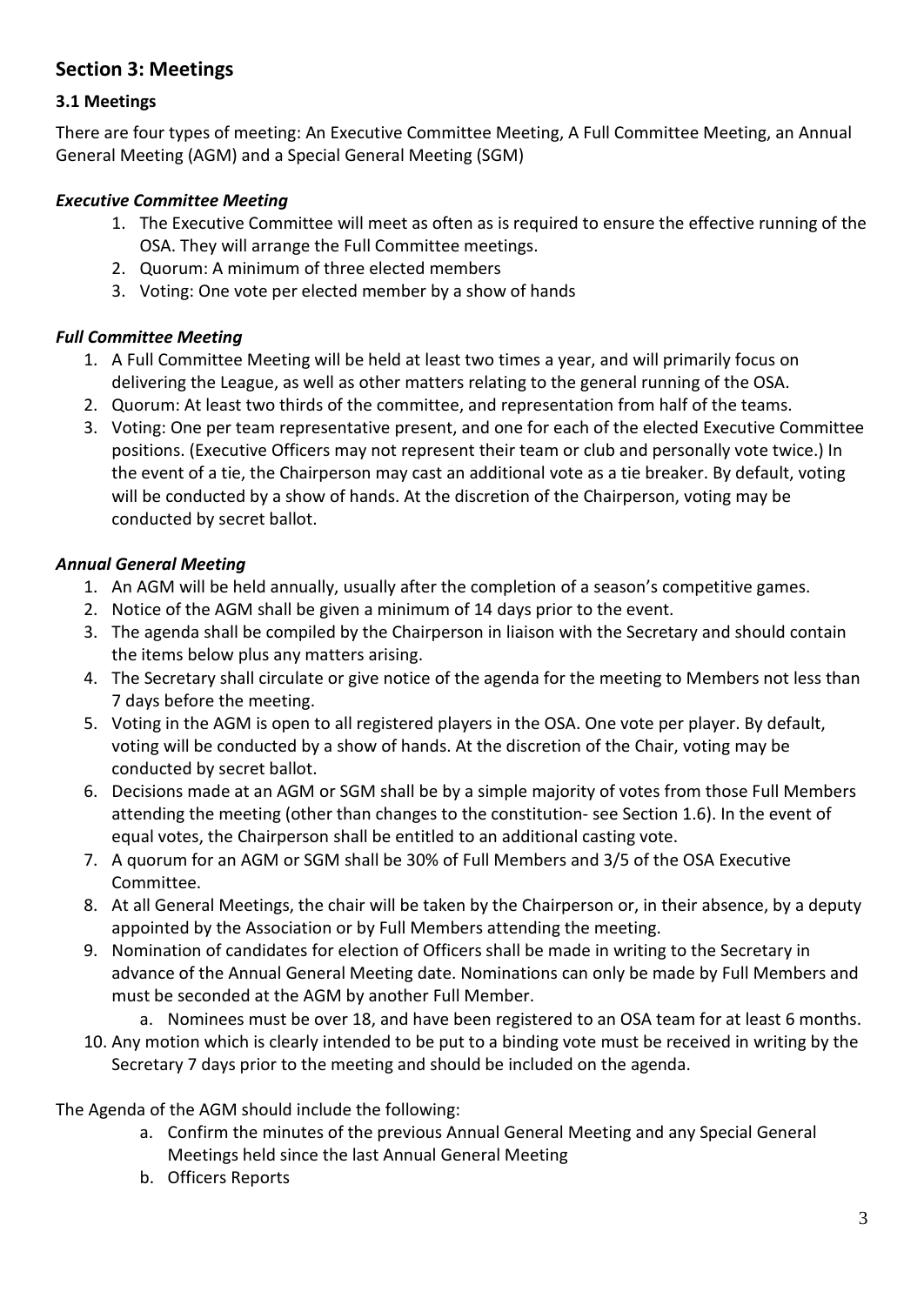- c. Chairpersons and other officers' reports
- d. Accounts for the year from the Treasurer, with narrative.
- e. Indicative draft budget for the coming season
- f. Elections
	- If the Secretary is standing for re-election, a volunteer returning officer takes over the meeting for election business
	- Elect the Officers of the Association i.e. Chairperson, Secretary, Treasurer and other Committee Members)
	- Retiring Officers stand down and elections take place by secret ballot, if deemed necessary by the returning officer
- g. Transact such other business received in writing by the Secretary (as outlined above) and included on the agenda

Note: The agenda may provide for "Any Other Business", but Members should be encouraged to refer other items to the Committee and give the required notice for important Annual General Meeting business.

- h. Constitutional changes, amendments, and additions
- i. Any other business

# *A Special General Meeting (SGM)*

1. An SGM may be called at any time by no less than either three Executive Committee members or three teams making a written application to the Executive Committee. These meetings will be convened to cover issues arising which affect the smooth running of the Association and League.

# **3.2 Meeting Records**

All Executive Committee meetings are to be minuted by the secretary and copies made available to any OSA member on request. All other meetings are to be minuted by the Secretary, and circulated to the full committee.

# **3.3 Proposing a Motion**

Motions can only be proposed when the required quorum is present to validate the meeting. Once a motion has been proposed it must be seconded. The motion is then opened for discussion and amendments to any motion put to the floor. These amendments must be voted upon, only then can a vote be taken to accept the motion. In the event of change, amendment, or addition to the constitution there must be a majority of two thirds in favour. All other votes just require a clear majority.

# **3.4 Elections**

Elections will be held at an AGM, or at an SGM if agreed by the Full Committee. The Secretary or a volunteer returning officer may administer elections. All candidates must first be proposed and then seconded. If two or more candidates are proposed then a vote must be taken immediately to determine the post. If a position becomes vacant or is not filled, the Executive Committee may appoint a caretaker to that post. The member appointed holds all the voting rights of an elected Executive Committee member.

# **3.5 Disciplinary Hearing**

A disciplinary hearing will cover all acts of gross misconduct. The hearing will give notice to all parties concerned and the Full Committee. Once the hearing has taken place the matter will be voted on at the next Full Committee Meeting. Two-thirds attendance of the Committee must be present at the hearing. All conflicts of interest must be declared and an abstention of vote acknowledged. The disciplinary hearing will follow the procedures indicated in section 5.6.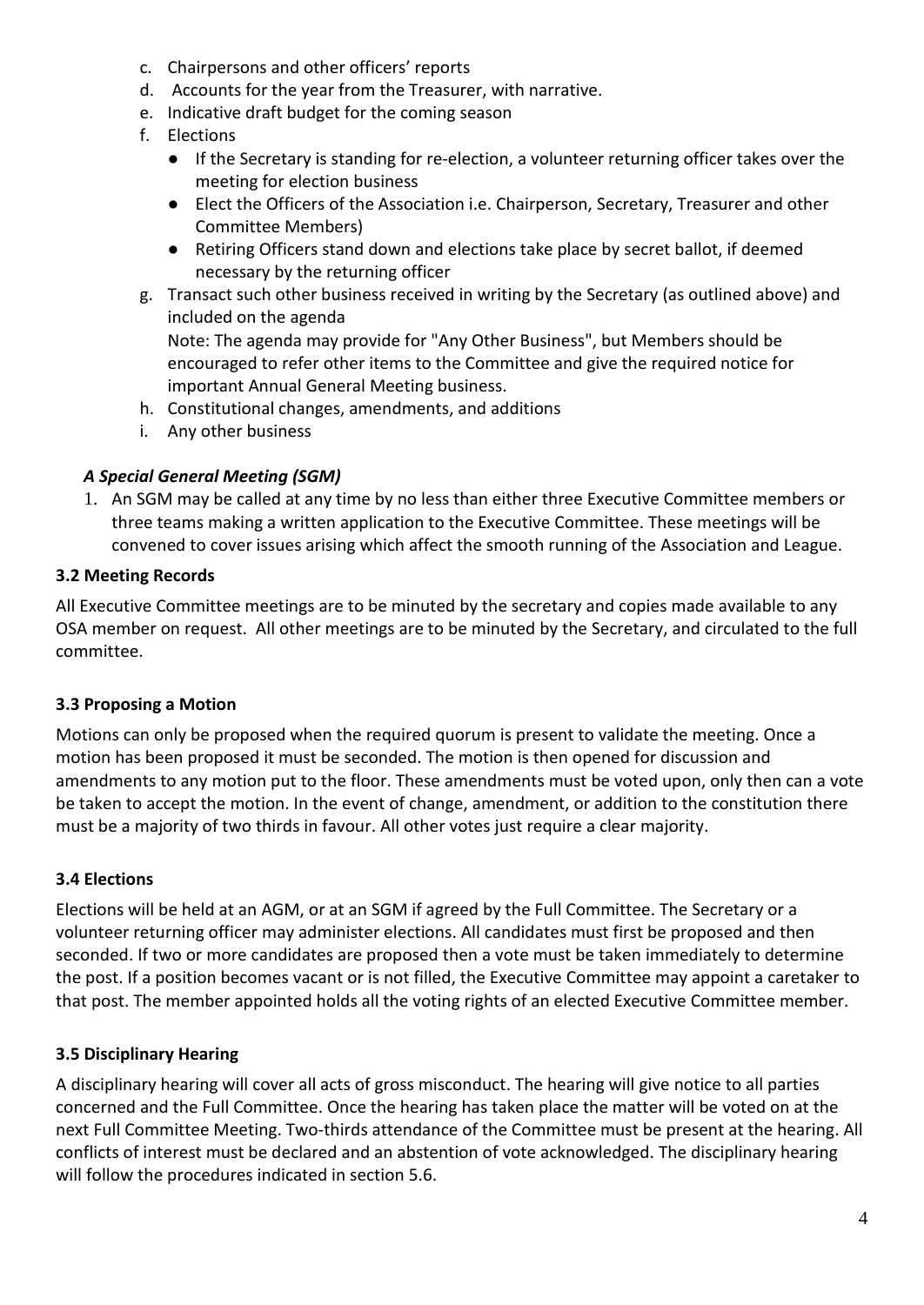# **Section 4: Registration**

#### **4.1 Registration**

A club or individual team, and their related players wishing to contest in any division must be registered with the OSA, and ultimately with BSF. They may only register once within the OSA league structure. Players may only register with one League team at any given time.

The OSA reserve the right to refuse entry of any Club, Team or person to the Association and League. Any refusal will be carried out in writing to the persons concerned.

#### **4.2 Team Requirements**

Teams are required to register with the Association in writing by the deadline set by the Executive Committee. Failure to do so may result in the loss of their Association membership.

The following information and items are required from teams wishing to register, with the OSA each year:

- a. full team name (all names are subject to Executive Committee approval)
- b. the names of 3 team members, not living at the same address, who can act as team contacts (to include name, address, telephone number and e-mail address)
- c. a non-refundable deposit may be required.
- d. all teams must be registered with the BSF, according to the BSF requirements.

Once application for OSA membership has been accepted, each Team will be included in the League organised by the OSA. The above details should be submitted on a copy of the application form supplied.

#### **4.3 Player Registration**

A person wishing to play for a team in the OSA must provide the information required by the BSF for national registration and state the team which they will represent. A person may only register for one League team at any time, but once registered may change to another team by complying with the rules as issued by the Full Committee.

The above details should be submitted on the relevant BSF registration form or on their website. A player is officially registered once the BSF Registration Officer or website has received all the above information.

#### **4.4 Club Status**

Teams wishing to affiliate together into a Club must notify the Executive Committee of this intention. Clubs wishing to register must provide the following to the OSA with their application:

- a. A copy of the Club's constitution complete with full details of the Clubs' committee members
- b. The full names of the teams belonging to the Club
- c. The objectives of the club long and short term

This information must be submitted to the Executive Committee and, subject to approval, Club status will be awarded. Attendance at Full Committee meetings is the same as for Teams not affiliated to a Club i.e. one voting representative per team.

#### **4.5 Club Teams**

The Teams within a Club must field Teams and players in accordance with the rules as defined by the Executive Committee.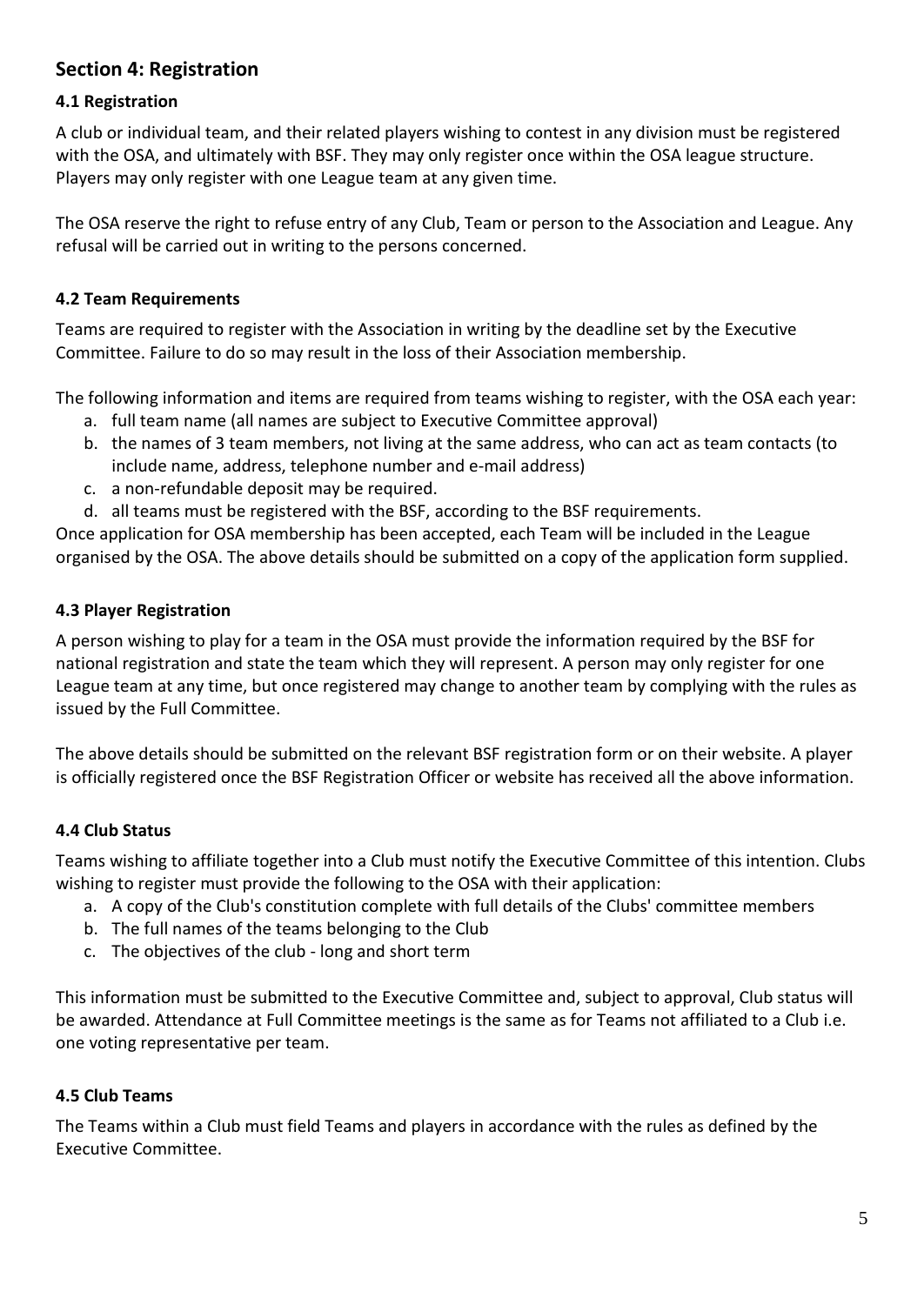If any Club is found not to have complied with the above, their Club status may be revoked, depending on the views of the Executive Committee.

# **4.6 Fees**

Fees and payment schedule will be set according to the budget produced for that season. Non or late payment may result in the offenders being suspended from the Association until payment is received.

While a Team is suspended all their fixtures during that period may be forfeited.

# **Section 5: The Oxfordshire Softball League(s)**

#### **5.1 League Structure**

The structure of the Leagues will be agreed by the Full Committee.

#### **5.2 Field Rules**

Our national governing body selects the field rules to which the OSA largely adopts (currently set by the WBSF). Exceptions to those rules will be agreed by the Full Committee prior to the start of the season.

#### **5.3 Constitution**

Once teams are registered with the Association they will be bound over to abide by the OSA constitution (this document).

#### **5.4 Rule Infringements**

Failure to abide by these rules will incur penalties at the discretion of the Full Committee.

#### **5.5 Conduct**

The conduct of registered players is the responsibility of the team to which they are registered. Acts of violence, indecency, lawlessness or other inappropriate behaviour committed while representing a team or present at an OSA event may be referred to the Executive Committee. The incident may be referred to a Disciplinary Hearing (see section 3 item 3.5) after which action may be taken against the team and/or the individual concerned.

#### **5.6 Disputes, disciplinary hearings and appeals**

General disputes between members of the OSA should be raised at a Full Committee meeting and an appropriate Disciplinary Hearing convened.

Protests regarding game play are covered in the OSA League rules and are not considered here. Disputes coming to the attention of the Executive Committee may result in the appointment of a Disputes Committee, which will consist of the Full Committee, with the exception of members implicated in the dispute.

The Disputes Committee shall:

Hear and adjudicate on all matters brought before it and determine all other matters and disputes which may be referred to it, and impose such penalties as it sees fit.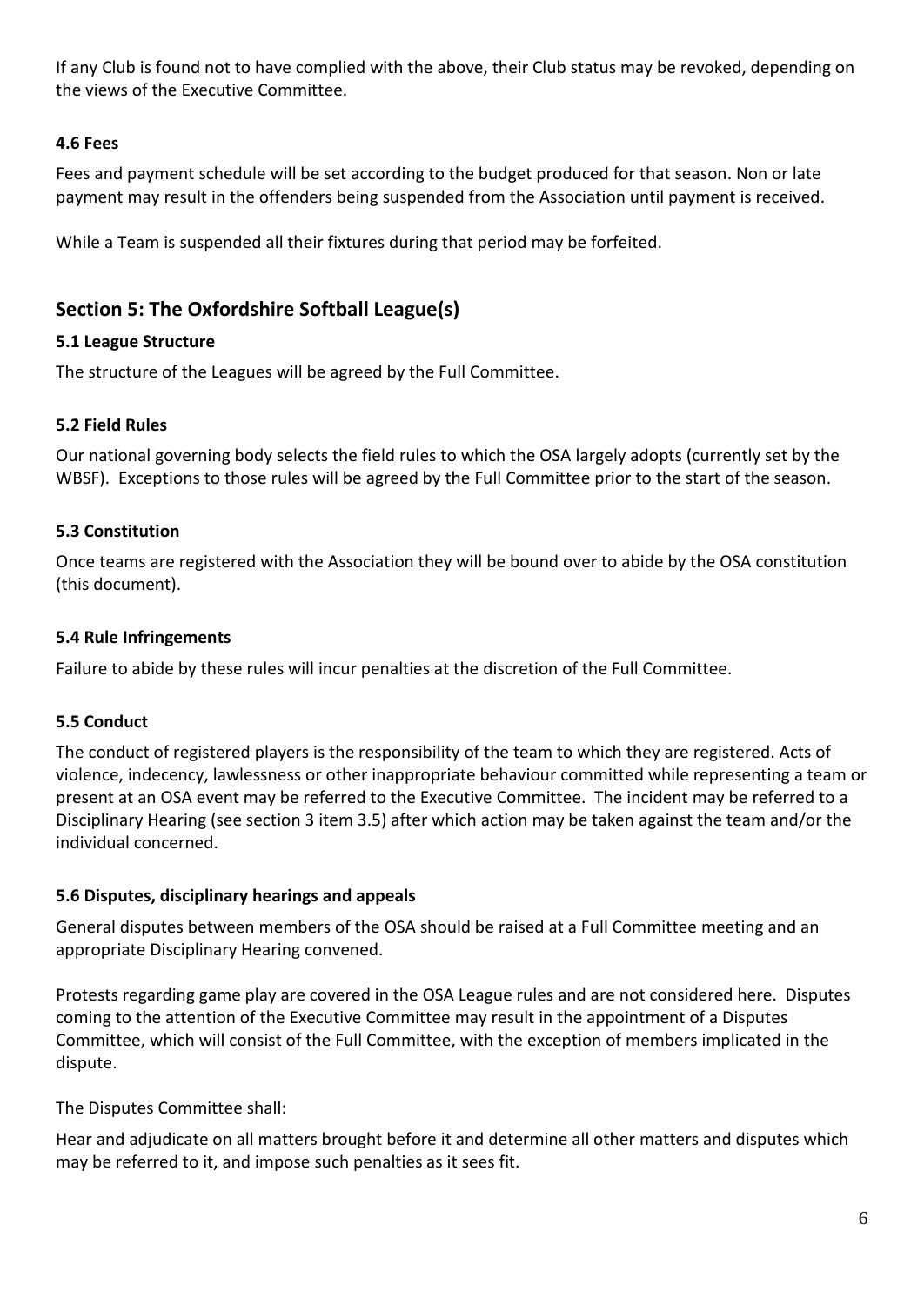All disputes referred to this Disputes Committee shall be heard at the next Full Committee Meeting, or earlier if a meeting of the Disputes Committee can be arranged.

The Disputes Committee is the ultimate appeal body of the Association.

However:

- a. If the Disputes Committee or the aggrieved parties feel that the matter under consideration is sufficiently significant, it may refer its findings to the BSF, which, as it sees fit, may overturn the decision and/or impose further penalties.
- b. Significant failures in Association procedures in dealing with an issue, which might themselves constitute an unfair treatment of the team/individual involved, may be referred to the BSF Disciplinary Committee for review.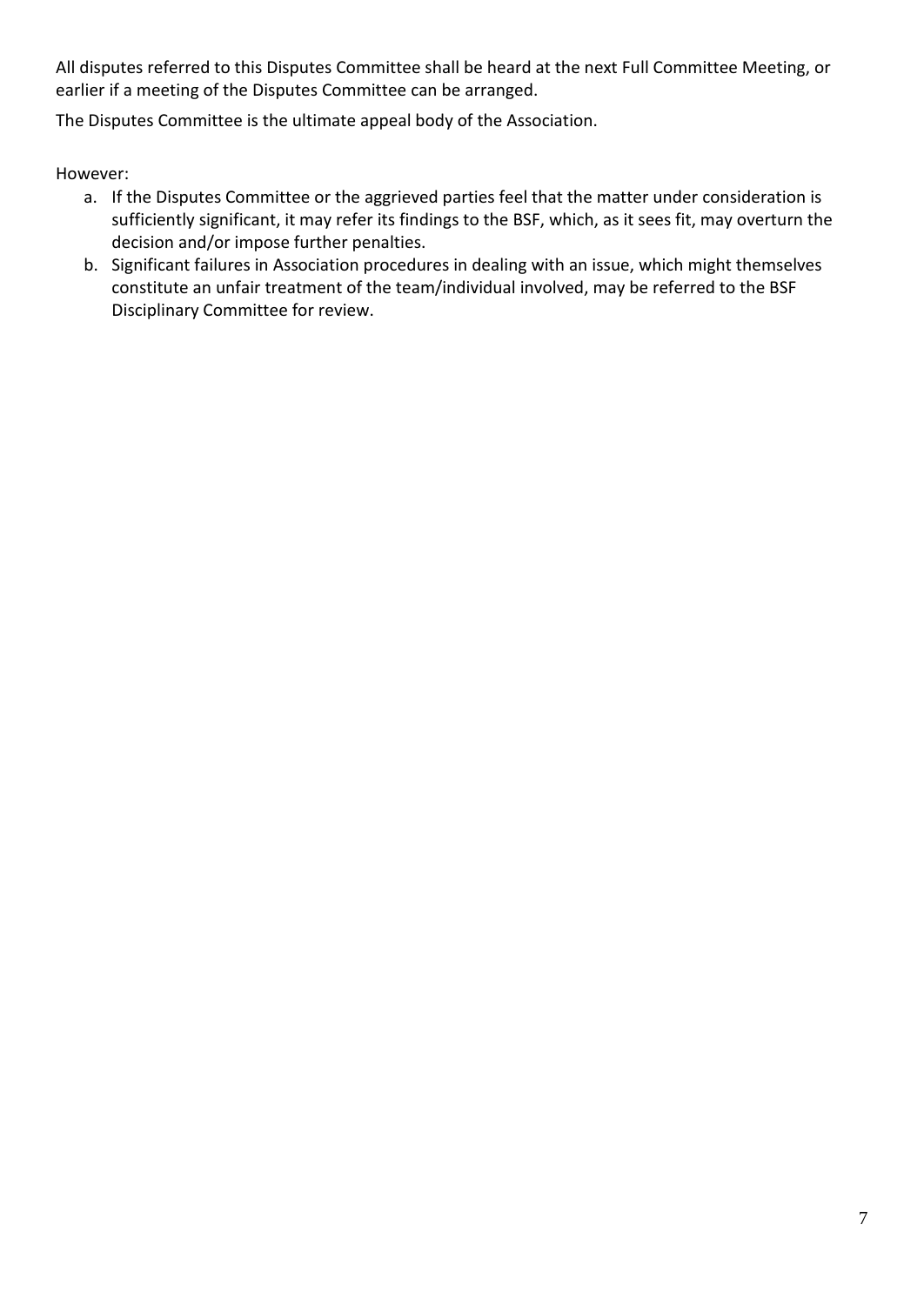# **Accompanying note: Job Descriptions**

# **Job Descriptions of the Executive Committee Positions**

The following job descriptions provide a guide to the responsibilities of each of the Executive Committee positions. The elected Executive Committee may re-allocate responsibilities amongst the members of the Executive Committee as they consider most appropriate for any given year.

# **Chairperson**

- Chair all meetings and Disciplinary Hearings (unless implicated in the grievance)
- Liaise with the Secretary regarding meeting agendas
- Co-ordinate Committee members
- Liaise with Baseball Softball UK (BSUK) and British Softball Federation (BSF)
- Attend BSUK AGM
- Casting vote holder (see Section 3 Meetings)
- Monitor and produce proposals for constitutional changes
- Provide League/Association information to governing and affiliated bodies
- Is normally an OSA account signatory

# **Vice-Chairperson**

- Provide support to the Chairperson
- Lead on any initiatives as agreed by the Executive Committee
- Is normally an OSA account signatory

# **Secretary**

- Set and agree a Committee Meeting schedule at the beginning of each season
- Circulate Committee Meeting agenda and relevant papers prior to the meeting
- Take minutes of Committee Meetings, and other meetings of sub-committees
- Circulate draft minutes and summary paragraphs to Committee members (by e-mail) for comment.
- Circulate final minutes and summary paragraphs to captains (by e-mail) for distribution to the Association members.
- Act as a central location for distribution of various other information across the Association and Committee.
- Keeps a record of all
	- o OSA correspondence
	- o OSA staged events (cup, tournaments, socials)
	- o League/Association history and PR materials

# **Treasurer**

Objective: To manage the financial transactions of the OSA to ensure effective day-to-day operations and continuing development of the Association.

- Manage the OSA bank account
- Be a signatory on the account
- Maintain the list of signatories on the account (register new people if others move away etc.)
- Keep clear records of bank account transactions
- Agree expenditure items with the Full Committee (e.g. softball kit, safety items, trophies, etc.).
- At the beginning of each season, collect annual subscriptions from all teams in the Association and register the OSA with BSUK.